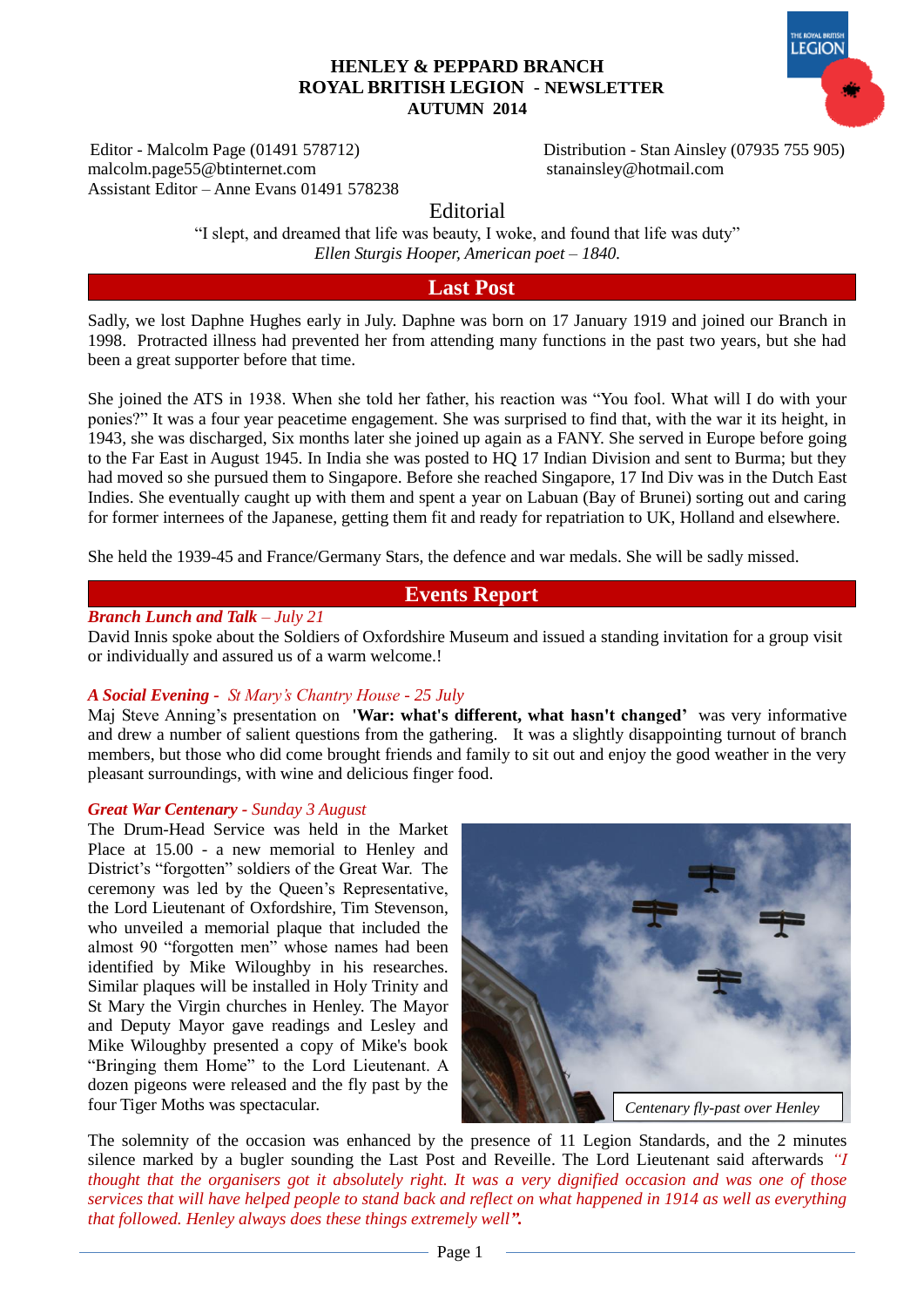## *Act of Remembrance Rotherfield Peppard and Greys – 4 August*

Nick Launders reports that all the events were well attended and most moving. We hope to publish photographs of the tea party at Peppard War Memorial Hall when they become available to include in the next Newsletter.

#### *Centenary Service – War Memorial Place - 4 August*

John Green, together with Standard Bearer Brian Hughes was at a service at War Memorial Place, site of the War Memorial Hospital, conducted by a local resident, David Tapp - on the actual centenary of Britain's declaration of war on Germany following the invasion of Belgium. John Green also attended a service at Cookley Green, with our MP, John Howell among others, and laid a wreath.

#### *The Great March – 10 August*

As readers may have seen that the Henley Standard (15/08/14) reported on the successful completion of the Great March. John Green set off with many others on a march to commemorate a similar march undertaken by a 700 strong battalion of the Sherwood Foresters, in which his father was serving, John reports on the event:

*"A Drumhead Service was held in Newark market place. Despite heavy rain, the legacy of the storm Bertha, it was well attended. Led by two bands and headed by a regular unit of 3rd battalion Mercian Regt (successors to 1st/8th Sherwood Foresters) we marched through the main streets of Newark cheered on by the local populace mostly sheltering under umbrellas or in shop doorways.* 





*A restored WW1 field kitchen drawn by a shire horse brought up the rear – Thanks to the tropical downpour, within minutes we were all soaked to the skin - a good way to keep cool!*

*Watering stations along the route ensured there was no danger of internal dehydration either!*

*Towards the end of the 16mile trek on the final steep ascent to Radcliffe the sun finally broke through! There was a strongly felt spiritual presence of the 700 Sherwood Foresters, who 100 years ago, marched light heartedly towards an unknown future from which so many did not return, At our destination a moving* 

*Drumhead Service of Remembrance and Reconciliation was held and Civic dignitaries, including visitors from Germany and Holland, were also present. After a grand reception and presentation of medals, it took about 24 hours to dry-out - in every sense of the word! Finally due to the fantastic support I received, a sum of over £1200 has so far been donated to the Poppy Appeal…..and we are still counting"*

John should be congratulated on completing the March – it was obviously a very emotive action, but one that also raised a substantial amount for the Poppy Appeal – Thanks and well done John!

# **Subscriptions**

Please note that the overall annual subscription has gone up by £1 therefore £18 will be collected from Direct Debit subscribers - Cash payers please forward your Subs in the amount of £18 to Secretary c/o Ash Tree Cottage, Maidensgrove, Henley-on-Tames, RG9 6EZ as soon as possible. (NB branch subs still stand at £3)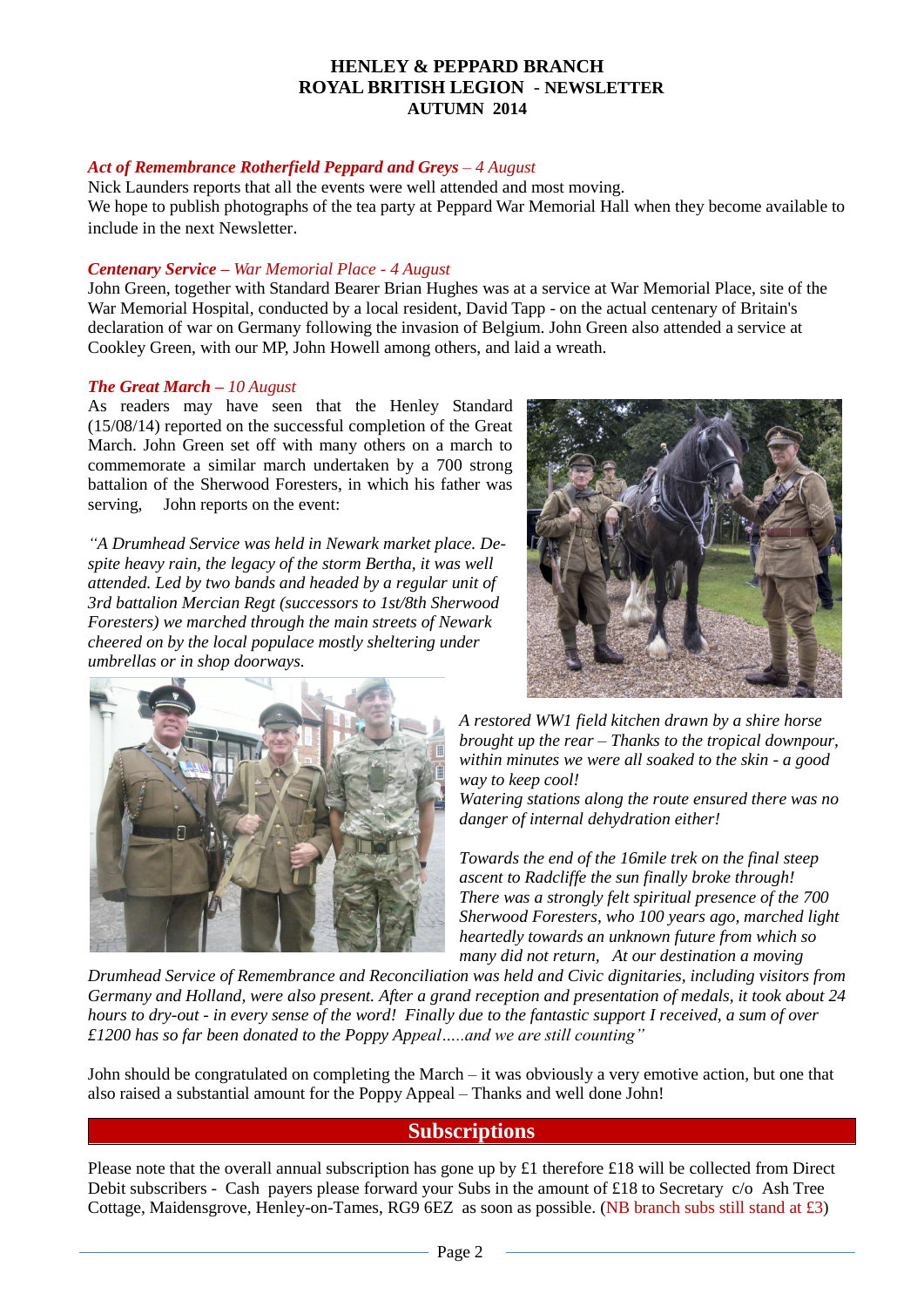# **Future Events**

## **Monday 15 September –** *Branch Committee Meeting and Lunch*

Speakers will be Shirley Lees on the Poppy Appeal and Nick Launders on Welfare matters **NB** Please book in good time by letting Stan Ainsley know – this is a heart-felt plea from Doug who provides us with a really good lunch – but on occasion has had to dig deep to feed the late comers – lets spare him a further ordeal!

**Sunday 21 September -** *75th anniversary - Battle of Britain Thanksgiving Service at Westminster Abbey* Find information regarding booking at the end of this document..

### **Wednesday 15 to 18 October -** *Kenton Theatre "Accrington Pals" Henley Players*

The setting is WWI, and is about a "pals battalion" raised in Lancashire. The lives of the men in the trenches is contrasted with the lives of their women-folk back home. It is described as "poignant with amusing interludes".

### **Monday 20 October -** *The National Chairman visit and Branch AGM* **- 11am**

The AGM will be followed by a talk and question and answer session by the **National Chairman, John Crisford**. We will be inviting representatives from seven local branches; we expect about 30 will accept. Booking for lunch will be essential. A booking pro-forma is attached.

Timings 11am – National Chairman arrives; AGM begins

11.30 - Branch Reps arrive – Address by National Chairman and answers questions.

- $12.15 bar opens.$
- 12.45 lunch.

# **Sunday 26 October -** *Rotherfield Greys War Memorial*

Garden of remembrance will be dedicated at 12 noon

# **Saturday 1 November -** *Henley Concert Singers sing for Poppy Appeal* – 7.30

Rotherfield Grey's Village Hall for the RBL Poppy Appeal **NB** The RBL have been asked to provide some finger food/canapés for; this event. We are therefore looking for a number of eager volunteers from our Branch to oblige. Please see Anne Evans at the September meeting if you are able to help.

### **Saturday 8 November -** *RBL Poppy Appeal Concert 'In memoriam – lest we forget' Aliquando Choir*

Tickets @£20 on sale from: Stan Ainsley on 07935755905, Anne Evans 01491 578238 or via booking form below OR on line from [www.aliquando.co.uk](http://www.aliquando.co.uk/) **-** Tickets at £20 are now on sale and early booking is strongly advised.

**Sunday 9 November -** *Remembrance Services & Lunch*

A Remembrance Sunday Service will be at All Saints' Church, Rotherfield Peppard at 1045 am. Details of the traditional Remembrance Parade in Henley and customary lunch will be in the next Newsletter.

**Tuesday 11 November** – *Armistice Day Ceremony* - further information in the next newsletter

# **Welfare**

There is a growing need for home visiting in our area. Volunteers are still urgently required. Please contact Nick Launders if you would like to help.  $(01491 628243$  and or [nicklaunders@gmail.com.](mailto:nicklaunders@gmail.com)

The Legion's Website [\(www.britishlegion.org.uk\)](http://www.britishlegion.org.uk/)\* is the primary source of information on all its activities and policies. If needs be you can visit any library where you can access the World Wide Web - the services is free and the librarians will show you the ropes! Otherwise the **helpline 0808 802 8080** is open from 8am until 8pm for seven days a week; the Team are prepared to answer any question you may have, not just welfare.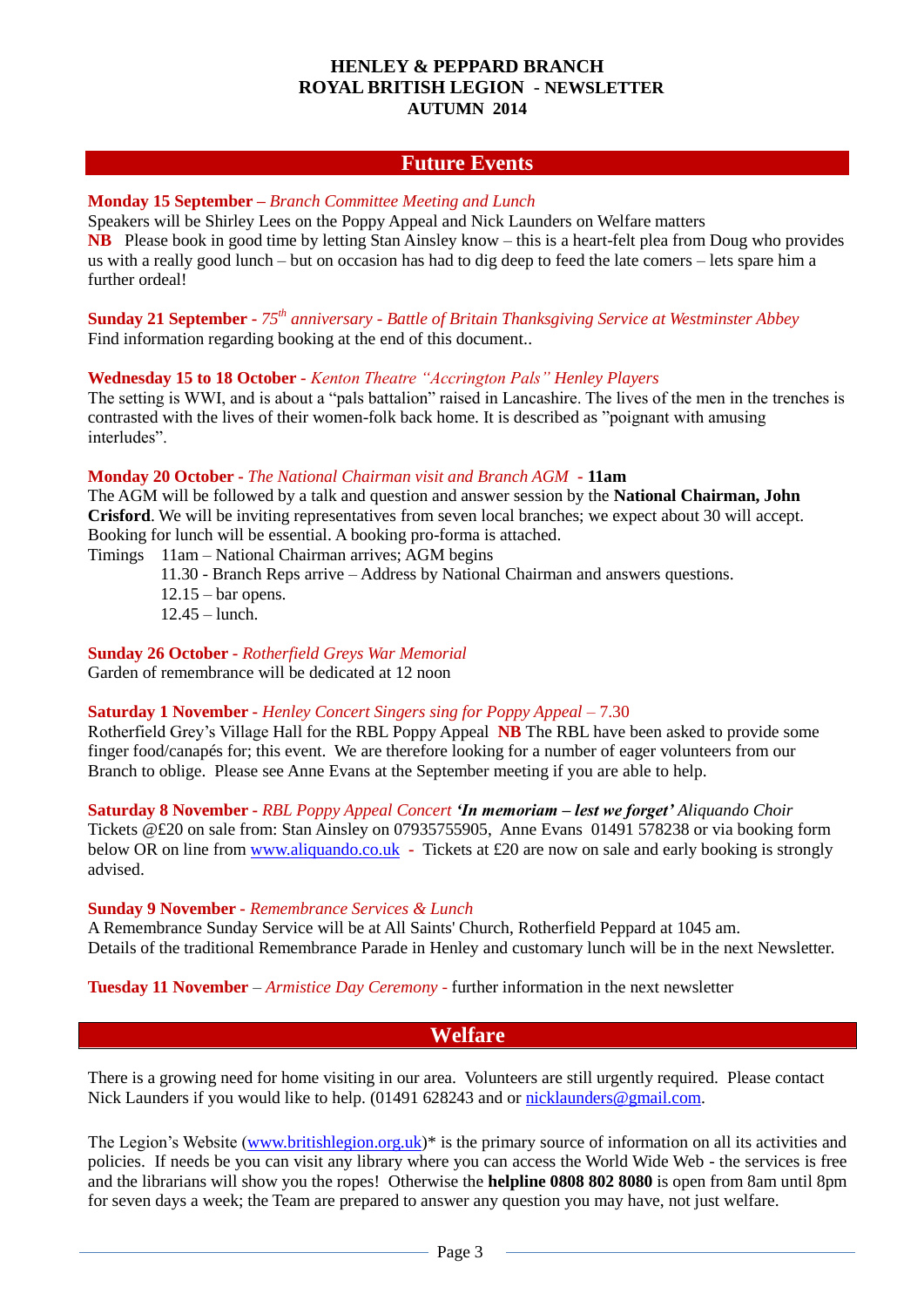# **Poppy Appeal & Events**

#### **Wednesday 15 to 18 October -** *"Accrington Pals"at the Kenton Theatre* Shirley is organising collections for the Poppy Appeal at each performance.

**Saturday 25 October -** *The Poppy Appeal Launch* The Launch will take place in the Market Place and Sam Brown and her Ukulele Band will be present.

**Friday 7 and Saturday 8 November.** *Street Collections*

Street collection will start on Friday  $7<sup>th</sup>$  November

# **We need your help to plant poppies –** *National Appeal*

This year the Tower will play a unique role in the commemorative events across the UK marking the outbreak of the First World War when we mount one of the most stunning artistic commemorations of the centenary.

From 18 July the Tower's moat will start to turn entirely red through the installation of over 800,000 ceramic poppies, each one beautifully handmade in the studio of artist Paul Cummins.



With over 800,000 poppies to plant, we have a big job on our hands, and we invite you to get involved. For further information about

volunteering and what will be involved [download](http://www.hrp.org.uk/Resources/PoppyVolunteerBrief2014_2.pdf) the volunteer brief (PDF, 57.4 KB). You can sign up as an individual by [completing](http://bit.ly/poppyvolunteers) the online form, or if you want to volunteer as a group (over 6 people) please email [poppyvolunteer@hrp.org.uk](mailto:poppyvolunteer@hrp.org.uk) - and we'll send you a registration form. **See more at:**<http://www.hrp.org.uk/volunteer/sthash.FHidmfqo.dpuf>

#### **Saturday 8 November -** *Aliquando Choir singing for the Poppy Appeal*

You know from the last newsletter that this will be an extremely special and moving event featuring the premiere of an especially commissioned work for Henley and the wider community, in the presence of specials guests and Peter and Elisabeth Owen. Peter is the nephew of Wilfred Owen and will read one of his uncle's most famous poems. The programme includes Cherubini's Requiem in C Minor, Patrick Hawes new commission "I know the music" of Wilfred Owen's poem and Elgar's Nimrod which has been very beautifully arranged for full choir. We would strongly urge members to support this event and urge friends and family to book early to secure seats.

**Bookings by phone 01491 578238 & 07935755905 or by using this booking form below.**

| <b>RBL Poppy Appeal Concert</b><br>8 November                                                     |
|---------------------------------------------------------------------------------------------------|
| <b>Booking Form</b>                                                                               |
|                                                                                                   |
|                                                                                                   |
| Please send me: tickets @ £20 each - I enclose a self-addressed & stamped envelope and cheque in  |
|                                                                                                   |
| Please send form and remittance to Aliquando Choir, 6(b) Wilson Avenue, Henley on Thames, RG9 1ET |